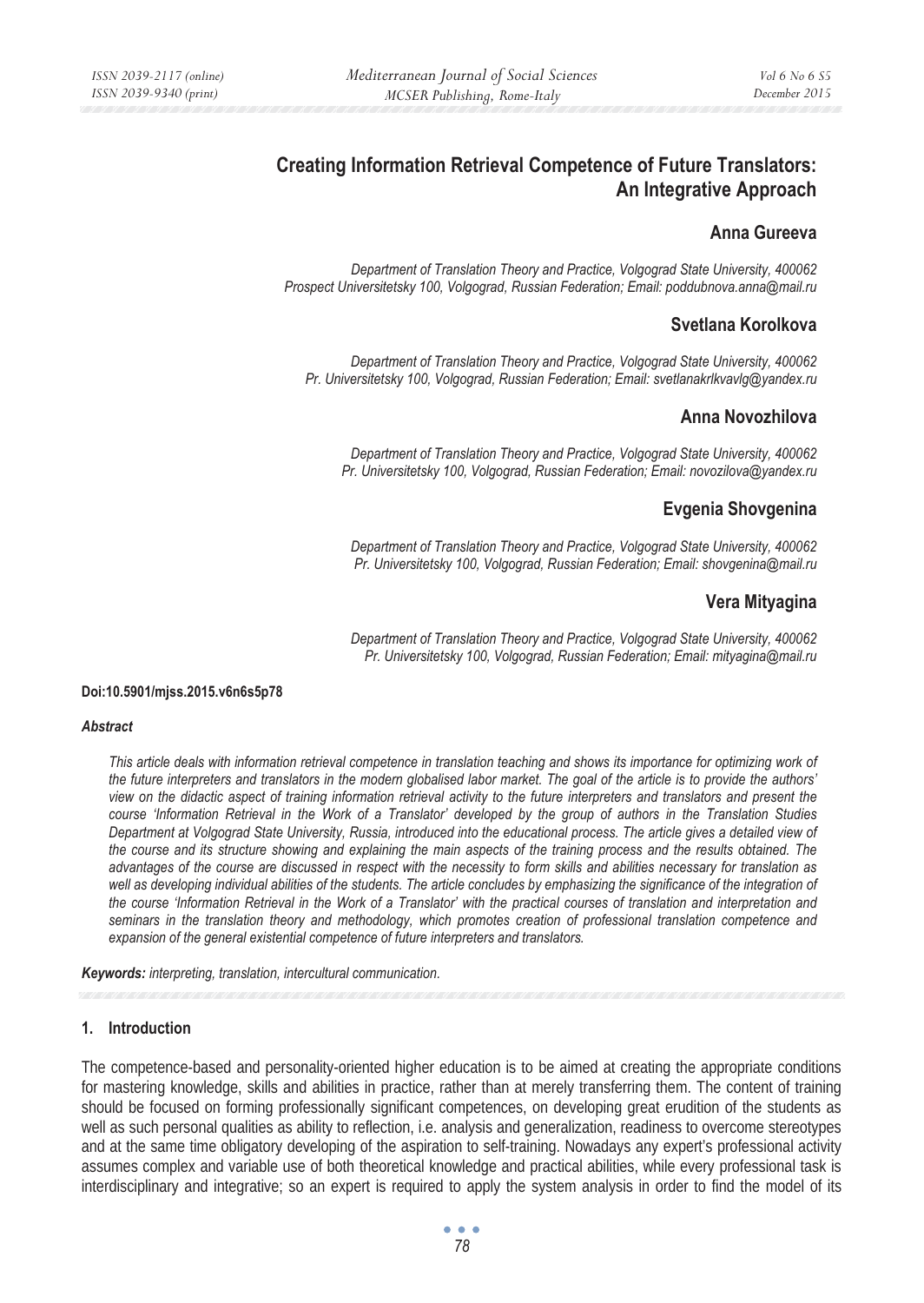| ISSN 2039-2117 (online) | Mediterranean Journal of Social Sciences | Vol 6 No 6 S5 |
|-------------------------|------------------------------------------|---------------|
| ISSN 2039-9340 (print)  | MCSER Publishing, Rome-Italy             | December 2015 |

solution, therefore, the integrative approach is supposed to be implemented in professional higher education. Interdisciplinary integration will provide systemacity and consistency of knowledge, experience, skills, as well as intensification of their mastering and, as a result, will create readiness and ability of the students to efficient activity in various situations and, therefore, their competitiveness in labor market (Korol'kova, 2013, 93).

Today's globalization results in strong influence of electronic and computer technologies on all spheres of human activity that leads to distribution of information streams in society and forms a common information space. It has a significant impact on translation business; as well as it constantly assigns new tasks to modern translators and makes more and more strict demands to their work. In the third millennium, translators' activity is inconceivable without new information technologies and electronic tools aimed at accelerating and simplifying a translation process. They include electronic multilingual translated and monolingual explanatory dictionaries; automatic machine translators (software products of the PROMT company and the Google.Translate service are best known in Russia); Translation Memory systems (TRADOS, Deja vu, etc.); texts editing programs; electronic libraries; electronic encyclopedias; terminology databases and the global Internet itself as a storage of highly improbable volume of information resources.

Proficiency in applying above-mentioned and other electronic means enable translators to optimize their work as well as increase their competitiveness in the translation services market. As V.N. Shevchuk, the author of one of the most interesting and considerable works in this sphere, notes, 'electronics is not in the least a whim, not a craze and not an idle toy in hands of the person. It is considered as dictates of the present time and vital necessity. After all, now it is almost impossible to imagine a professional translator who does not apply in a varying degree electronic means, does not handle a computer properly, or printer and scanner and does not use e-mail and special programs focused on translation needs' (Shevchuk, 2010, 6).

### **2. Current State of the Problem**

Now information retrieval skills and abilities of a translator, or his/her information retrieval competence, as well as skills of using information driven technologies in the process of interpretation and translation (i.e. information and technological competence) are discussed vigorously by translation scientists and translation teachers of the higher school. There have been many research papers on information retrieval emphasizing its significance for the translation. H. Ahrens wrote about importance of the Internet for translators as early as in 1999; she distinguished the following areas of using the Internet in translation practice: searching for and obtaining the orders, communicating with colleagues, public relations and information retrieval (Ahrens, 1999, 25-47). L. Lagarde in his doctoral dissertation provides the results of the professional translators' poll concerning their information search preferences: a vast majority prefers the Internet sources; consultations with experts rank second; as for traditional print sources (books, dictionaries, reference books, etc.) they take the "modest" third place. The arguments in favor of consulting Internet sources include convenience of use, availability in any place at any time, necessary for the translation, up-to-dateness and regularity of updating (Lagarde, 2009, 39-43).

Gradually the translation and interpreting studies specialists began to be interested in the didactic aspect of information retrieval, namely training information retrieval activity for the future translators. E.J. Ammour gives an example of worthwhile experiment of the leading European translation school of the University of Paris III: Sorbonne Nouvelle, (ESIT) on training information search for the future translators both in the mode of consultations with experts, as well as using only Internet resources. The paper provides algorithm of the students' reflection about the course of information search and estimation of the obtained results, which is very interesting from the methodical point of view (Ammour, 2005, 85-94).

As H. Schüßler emphasizes, the Internet is actively used by experts of different spheres for professional purposes and it is hardly possible to imagine the translators who do not use the Internet to search for information (Schüßler, 2012, 1). The author calls the Internet a source of macrosearch and offers the detailed concept on developing Internet and search competence while training professional translators; she describes search techniques and search strategies necessary to train students of the translation programs. According to S. Göpferich and P. Kußmaul, internet resources that help to rationalize and optimize the work with the terminology, terminological data banks are of great significance, especially if they have the advantage of quick updating and constantly adding new terminology (Göpferich, 2007, 428 and Kußmaul, 2010, 29).

U. Muegge claims 'Offering translation technology courses is easier than it ever was: Cloud-based learning management systems and translation management systems offer educational institution the powerful tools they need to prepare future translation and localization professionals for the demands of the 21st century'. At the same time he compares the teacher of the past and present, as well as he speaks of the possibility of reducing the number of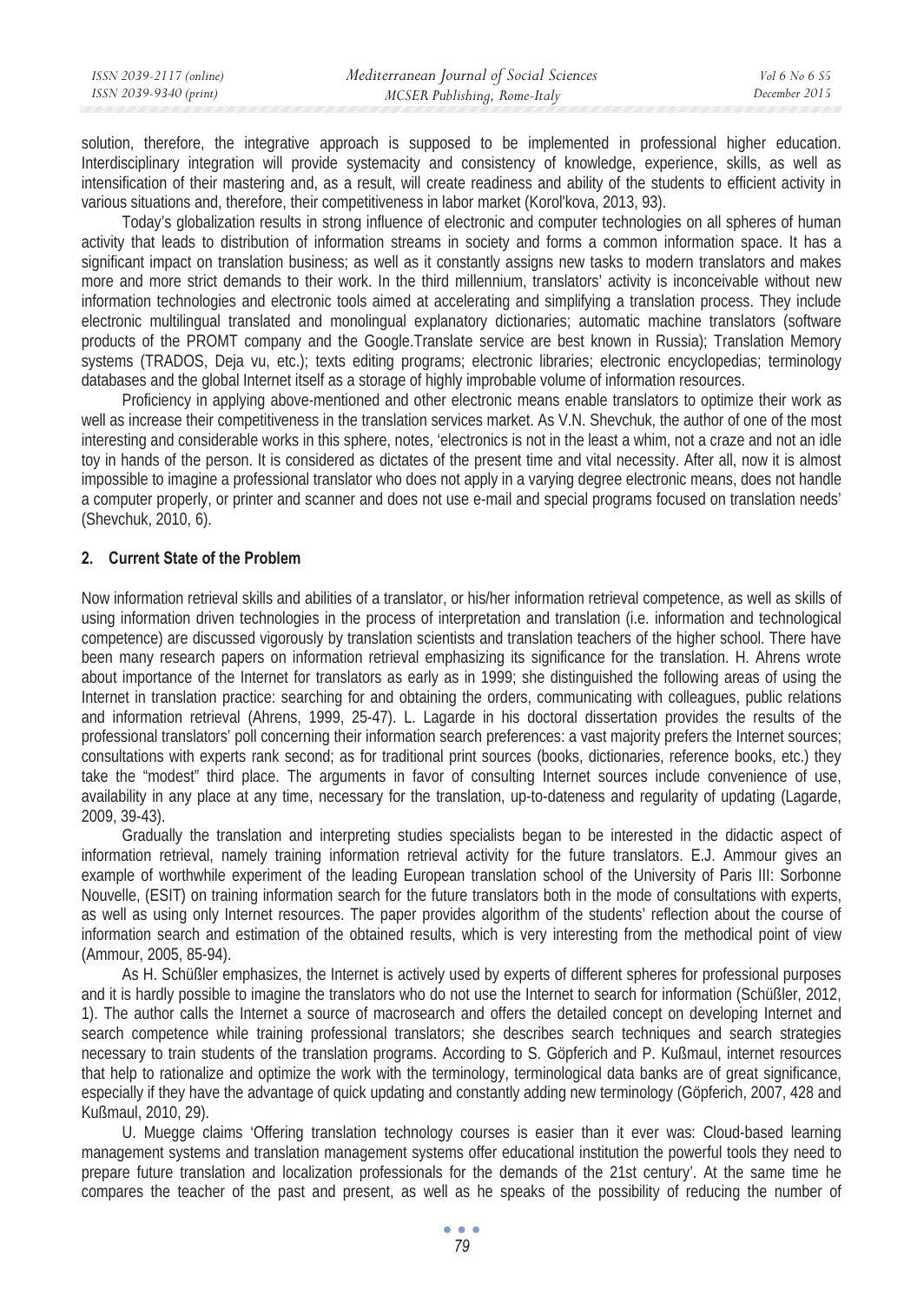educational software systems to two: an integrated learning management system and an integrated translation management system, thus the instructors can teach a maximum number of skills with a minimum number of tools (Muegge, 2013, 137-146).

All the above-mentioned works indicate that the specified competences are the integral component of professional translation competence. At the same time the importance of sophistication in their formation for the future translators constantly intensifies; the higher education institutions graduating translators should provide and develop the courses, which will help students become acquainted with such technologies and tools and train to work with them. Moreover, such courses have to provide interdisciplinary integration of theoretical and practical profession-focused disciplines. The maximum focus of the education on formation of the professional competences necessary in real process of rendering translation services is an indispensable condition of training the translators who conform to the requirements of modern information-oriented society and modern labor market.

### **3. Research Objectives and Methodology**

The aim of our paper is to reveal and present the strategies to form the students' skills of working with information resources and retrieval systems necessary for their professional activity as means of translation quality control and translation process optimization. To fulfill this aim we need to set and reach the following goal:

To create and present the complex of tasks and exercises for students to form their information retrieval competence, in particular, the students' ability to collect necessary information and elevate their background of knowledge; an ability to find information needed for adequate translation of the source text; an ability to develop a strategy to resources retrieval and their quality assessment to solve the translation tasks; an ability to get the most out of information resources collected.

To approve the results achieved we present in this paper the course 'Information Retrieval in the Work of a Translator' and provide a detailed description of it applying the following methods:

- present and describe the basic elements of the course,
- reveal the correlation between the course presented and the other disciplines taught in the 3rd year of the bachelor degree program, (code and name) 45.03.02 'Linguistics', profile 'Translation and Translation Studies',
- description of the authors experience of the course teaching.

### **4. Results and Discussion**

### *4.1 Developing the Information Retrieval Competence of the Translator*

Relevant requirements to the higher education results in the conditions of information-oriented society making the teachers focus on training the specialists possessing the information retrieval and information and technological competences as well as skills of solving professional tasks based on them. After having mastered the training program, future translators have to possess the following all-professional and professional competences:

- skills of working with the computer as an instrument of receiving, processing and managing information;
- ability to work with various data carriers, distributed databases, as well as with global computer networks;
- ability to work with electronic dictionaries and other electronic resources to solve linguistic tasks;
- ability to apply standard procedures of searching, analyzing and processing research material;
- ability to apply a procedure of preparing for translation, including information search in reference and special books, as well as computer network;
- skills to process and format a target text using a computer text editor.

Realizing the significance of this component of the professional translation competence and aiming at training the high quality expert relevant in the translation services market the group of authors in the Translation Studies Department at Volgograd State University developed and introduced the course 'Information Retrieval in the Work of a Translator' into educational process. This discipline is taught in the 3rd year of the bachelor degree program, (code and name) 45.03.02 'Linguistics', profile 'Translation and Translation Studies' with the aim of forming and developing the following components of translator's professional competence: cognitive, i.e. awareness of need of information search to understand and translate a text adequately; strategic, i.e. ability to collect necessary information; technical, i.e. ability to use information resources effectively; critical, i.e. ability to estimate reliability of information sources and obtained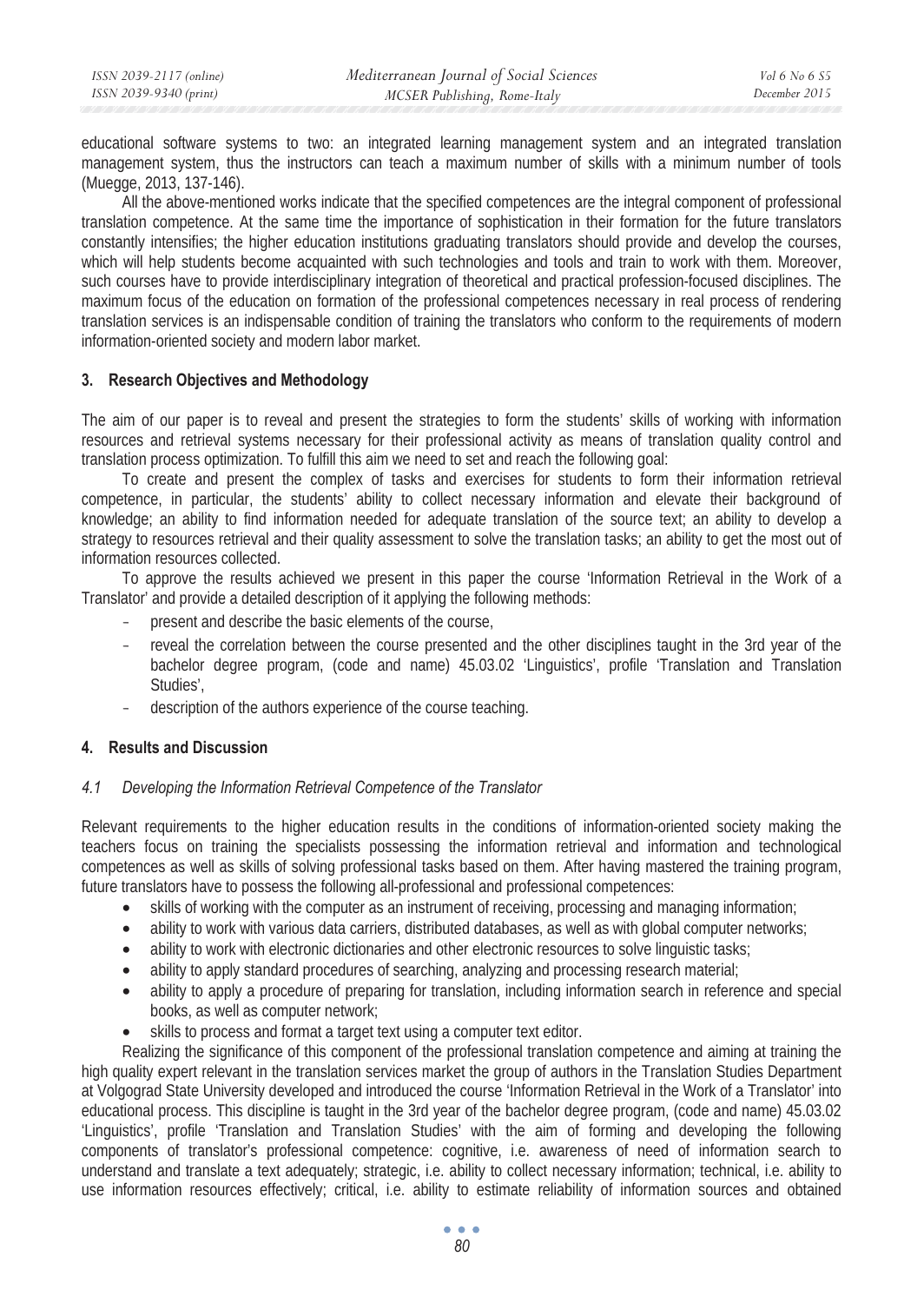information (Novikova, 2012, 80); and heuristic, i.e. abilities to identify the encountered problem, to formulate correctly a retrieval request as well as to limit area and volume of search within necessary and sufficient information.

As mentioned before, the main objective of training future translators is to train the specialists meeting the requirements of modern information society and modern labor market with professional competence corresponding to real conditions of rendering translation services and enabling to adapt and join quickly to the professional environment. Integration of the course 'Information Retrieval in the Work of a Translator' with the practical courses of translation and interpretation and seminars in the translation theory and methodology allows us not only to make the studies interesting, practice-focused, but also to provide necessary integration of theoretical knowledge with practical abilities and skills. The course is divided into three blocks: the first two are instructional; the last one is practice-focused, aimed at real information retrieval for specific translation situation. The thematic representation of the final block is determined by the content of the interpreting and written translation courses. The teacher of this very discipline, in fact, executes an 'order' for lessons in Interpreting and Written Translation and works closely with teachers of the mentioned disciplines.

#### *4.2 Organizational aspects of information retrieval activities*

The organizational block in spite of obviousness and evidence of its themes (how to organize translator's working space; stages of preparing for translation and interpretation; the basic rules of ordering and formatting, stipulating price and delivering the translation) proved to be a significant stage for reconsideration by students of their working tool, i.e. the computer, which became already an integral element of their vital space. In this block, we focus attention to the organizational moments of translator's professional activity obvious to the working translator and not so obvious to a student facing for the first time professional requirements imposed on both the translator and the text.

For the third year students it is important to have the tasks and requirements facing the professional translator to be designated, formulated since they have not obtained practical professional experience yet.

Since our 21 century is a century when most of translators work from remote access, then rules of Internet communication with the employer must be familiar and clear to the students. Particular attention should be paid to such seemingly obvious moments as a decent and appropriate e-mail address, the subject in the letter, the name of the file, etc. In real life, the potential employer can sometimes come to bewilderment and confusion concerning 'strangeness' of e-mail addresses as we teachers are confused and embarrassed, when our students send us their translated texts to be checked. To illustrate it we will give some examples of such not quite appropriate addresses where funny, odd and sometimes ridiculous nicknames are used: *malinka-natashka@...., kalin-malin@...., pro100ksusha@..., cherry-verry@...., saltyjohnny@..., vostorgforever@...*.

Moreover, it is necessary to discuss with students such aspects of communication with the employer as sending the executed order by e-mail. Besides, we have to point to inadmissible defects: sending files by e-mail without subject of the letter, incorrect name of the file or besides the 'strange' name. It seems that such things are obvious and everybody has to understand them, but experience of teaching translation and this discipline shows that it is significant to explain and clarify all necessary issues from the very first class both in the Translation, and in Information Retrieval, and to demand their observance not only at the Information Retrieval lessons, but also at Practice of Translation and Interpretation. Therefore, the teacher makes future translators acquainted with these basic rules of composing and formatting the translated text; together with the teacher of Translation demands their strict observance and organizes simulation of real conditions of translating.

It is also essential that during the lesson students could have an opportunity to express and exchange their own experience of using various technologies and tools, including even such parameters as the price and quality. Now most of students use smartphones and tablets, so it is very useful to discuss even their advantages in particular for translators, and highlight important parameters and features that are installed on these devices.

The last task of the organizational block is to prepare review of the most known Russian and foreign search engines, revealing their distinctive features, advantages and shortcomings (Google, Yandex, Yahoo, etc.). As a rule, students undertake this task with pleasure because it is a fine opportunity for them to show the knowledge in this sphere and other technical competences, for example, to prepare interactive presentation of advantages and disadvantages of some search engine.

#### *4.3 Systematization of knowledge about the Internet*

The information block is aimed at formation of specific experience and skills of information retrieval on the Internet. During our training, we focus our students on developing practical skills of preparing to interpreting and translation in the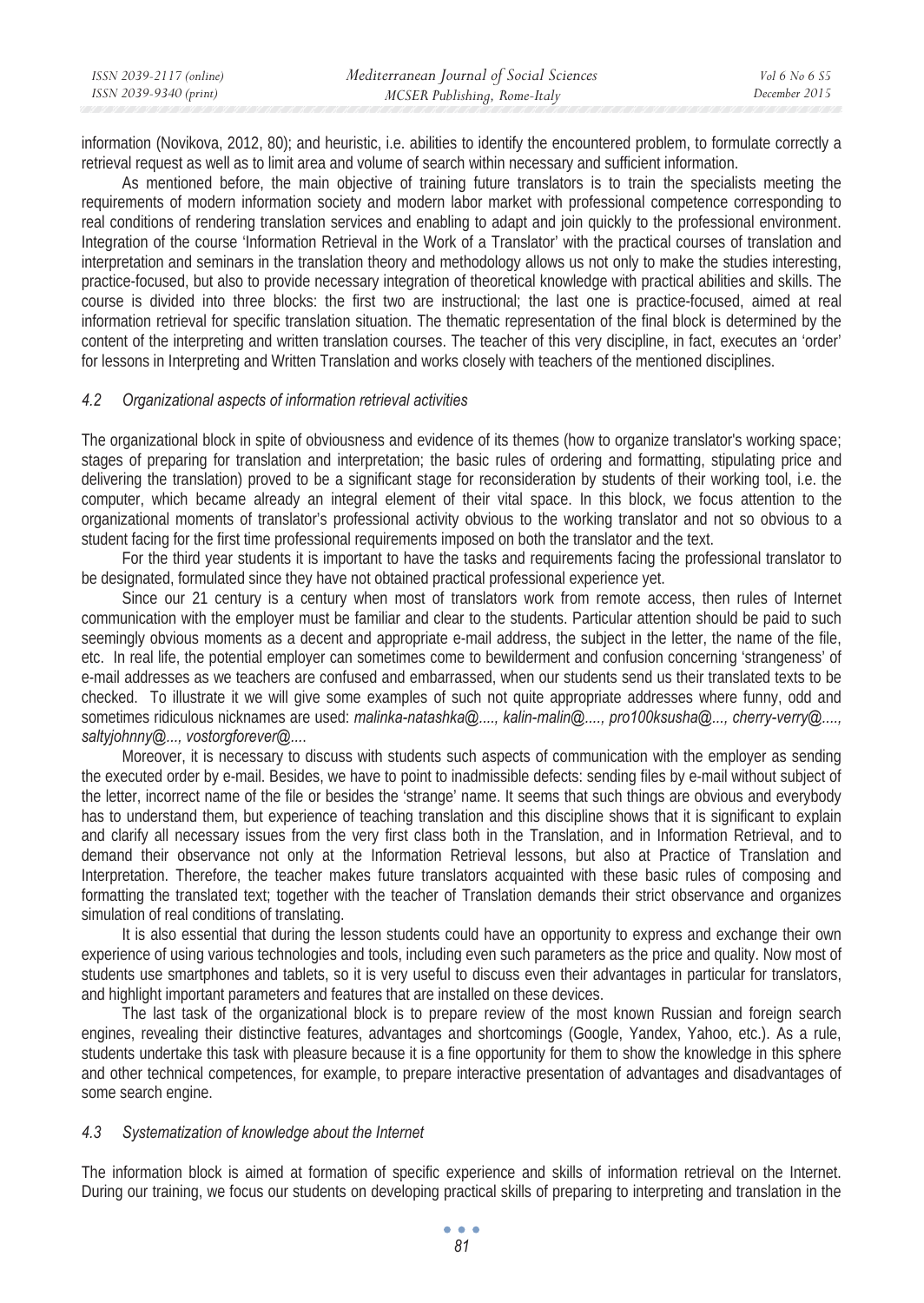| ISSN 2039-2117 (online) | Mediterranean Journal of Social Sciences | Vol 6 No 6 S5 |
|-------------------------|------------------------------------------|---------------|
| ISSN 2039-9340 (print)  | MCSER Publishing, Rome-Italy             | December 2015 |

conditions of the maximum approach to realities of translation activity. Within this block, it is necessary to systematize students' knowledge on Internet space. The best thing is to begin with discussion of typology of the existing sites: reference sites (dictionaries, encyclopedias, glossaries, terminology databases, etc.); presentation sites (sites of enterprises, organizations, governments, international and public organizations, labor unions, etc.); specialized sites (linguistic, translation, etc.); personal sites (blogs, etc.). Moreover, to specify what information can be found mainly on each type of the site, what criteria of an assessment of site quality and the rule of verification of the obtained information.

In the information block special mention should be made of the most popular translation tools, namely translated dictionaries. The students have to master the knowledge and skills that are essential to work with these resources: to get acquainted with various types of electronic dictionaries, with the principles of creation of entries in different dictionaries, to learn how to evaluate critically available electronic lexicographic sources and to make a right choice. Within 'Information Retrieval in the Work of a Translator' the students should be taught to distinguish the advantages of working with the electronic dictionaries in comparison with the print versions, i.e. easy access, convenience of work, high speed of information searching and processing, fast pasting of translation equivalents to a target text, etc. However, one can mention some shortcomings e.g. having made up vocabulary very fast the authors and editors often do not manage to verify all dictionary definitions. In particular, it concerns such dictionaries to which the registered users can add their own comments and variants of translation. Therefore, when choosing translation equivalents it is necessary to teach students not to rely only on dictionaries and their own intuition, but to address to other resources to verify suitable equivalents of the translation. The students should be taught to assess the efficiency of different dictionaries according to the following criteria: the time consumed, availability of necessary terms and thematically focused words, as well as examples for checking lexical collocation, evidence of lexicon belonging to a certain subject or scientific domain, etc. During completing the tasks relating to the last (practical block) when searching translation equivalents in dictionaries it is a good practice to compare various dictionaries in order to provide students with the opportunity as early as during the training in higher education institution to elevate mind and develop their own opinions on the electronic lexicographic sources.

The following tasks refer to the "strategic" component: determining the algorithm of preparing for translation and interpretation. The algorithm of information retrieval involves, first of all, understanding the search purpose (expansion of background knowledge of required subjects to sufficient level; making up personal corpus of the required subjects both monolingual, and bilingual; revealing the conventions of the text; lexical search; checking the translation equivalents, etc.) and the type of required information (thematically focused texts; texts of a certain type and genre; searching for translation equivalents for an abbreviation, word, phrase, etc.).

As for search principles, it is important to show the 'nuances' familiar to the practicing translators, i.e. to formulate retrieval request correctly without forgetting about filters: having restriction on language, for example google.fr or google.de, or using specific language elements in the retrieval request line, which help not to leave the space of the required language. When searching in the French or German languages, for example, it is recommended to use an article, an element that prevents from passing into English-speaking Internet space if the retrieval request has any lexical units similar to their English equivalents. The students often do not know technical components of a retrieval request, for example, quotes, asterisks and other symbols.

#### *4.4 The integrative approach to the practice of information retrieval*

Technological block is a block of interrelated lessons providing the development of the knowledge, skills mentioned above. Its practical focus is essential for the success of this course: any task is to be connected with real need for this information in order to complete educational activity. The teachers of Information Retrieval and Practical Course of Translation and Interpreting must work in a close contact. The information obtained at the classes in Information Retrieval is to be used at Translation and Interpretation classes and assessed by the teacher.

This discipline is taught in the 5th semester, when the students start to study translation disciplines Practical Course of Translation and Practical Course of Interpreting. The students are trained Interpreting within standard communicative situations of working with a foreign delegation, as for Translation, they are trained on the examples of standard genres and types of texts of business communication, therefore, providing integration of three disciplines. That is why one of the themes of this block is Enterprise Information in the Russian language and a foreign language: searching the sites, their verification.

The preliminary tasks can be formulated as follows:

- *1. Find information on what enterprise is (in Russian, then in a foreign language).*
- *2. Does information in a foreign language corresponds completely to information in Russian.*

As emphasized in our work, the tasks should be of practical character and relevant during the classes in the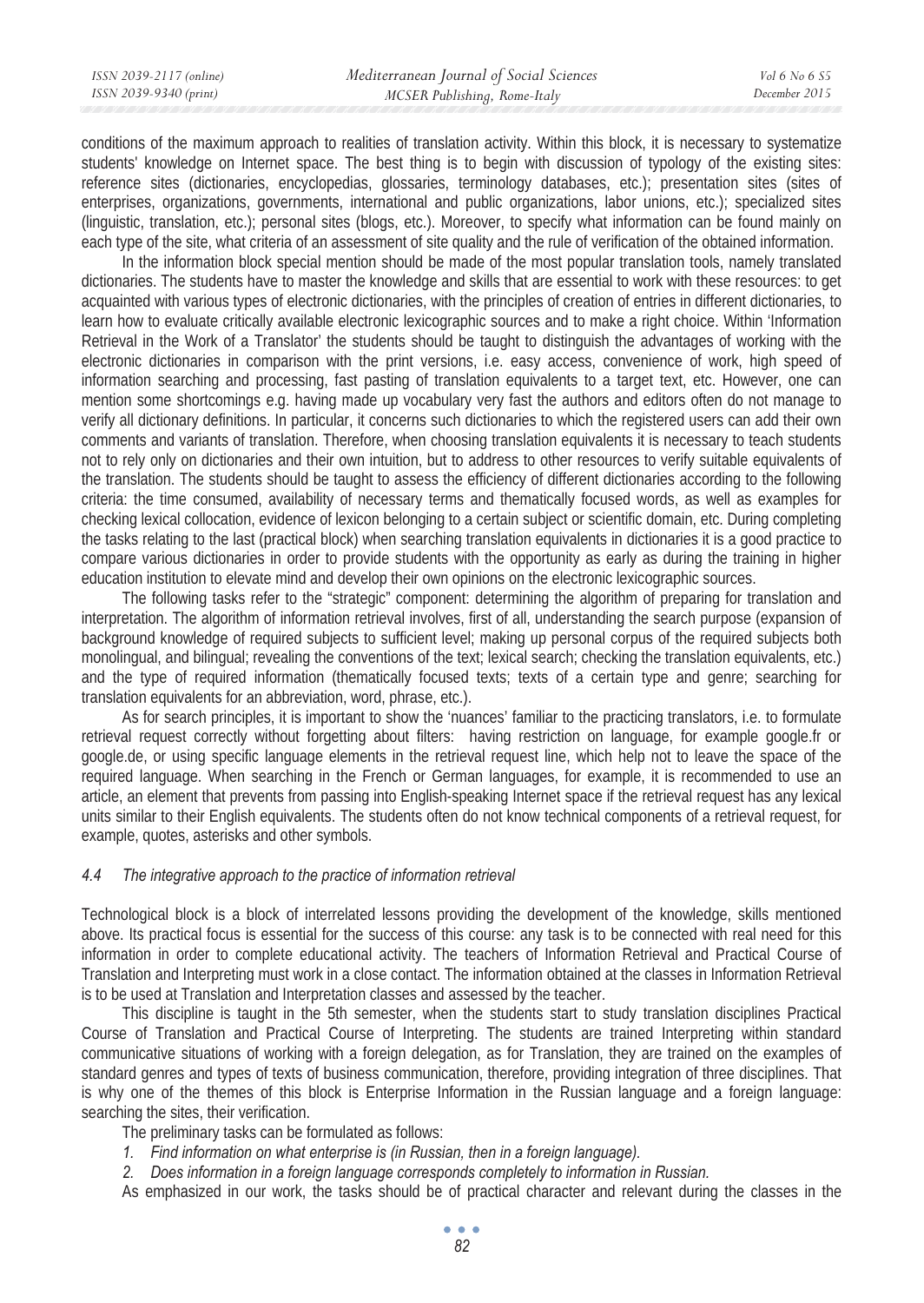practical Translation (oral or written). The results of the task stated above (coordinated and considered together with teachers of Interpreting and Translation) allow the students to optimize the process of translation and interpretation as the general background knowledge of students is brought to necessary and sufficient level.

Discussion of translating the ownership forms abbreviations is very useful. Not only students, but also professional translators face a problem of translating the names of ownership forms and abbreviations of various enterprises. Many students independently find very good information on what rules are necessary to be observed to translate an abbreviation of a Russian enterprise ownership form into a foreign language and vice versa. The knowledge acquired while carrying out this task will be useful both during the classes in Interpreting and Translation, and in professional activity.

Another issue of discussion is the problem of verification of the web sites, with extensions as an important part of domain names, countries. Students, perfectly knowing that the English and French languages are not only languages of Great Britain, the USA and France respectively, but also languages which are spoken in European, African, Asian and Latin American countries, seldom think that when searching, for example, interpretation and explanation of an abbreviation, it is necessary to pay attention to the country of the site location. So, only when the teacher draws the students' attention to the fact that the extension 'ca' in case of French refers to Canada, and 'be' to Belgium and, therefore, the same abbreviation can have various interpretations, students realize the significance of such extensions in the web site address. The same concerns the German-language sites at which the .de extension indicates belonging to Germany, and the .at extension to another German-speaking country - Austria. However, the professional translator always has to remember and focus on the following: resident of what country is the sender of the text and for recipient of what country the translation is carried out.

With reference to formation of skills and abilities in applying information retrieval technologies in the field of translation, the theme of the lesson can be formulated as follows International commercial terminology: Incoterms, translation of commercial terms and abbreviations as well as parallel or analog texts of the commercial documents*:*  samples of commercial documents (bill of lading, invoice and draft or bill of exchange in foreign language and in Russian.

The tasks can be formulated as follows

- *1. Identify the main abbreviations used in business correspondence, and offer their equivalents. Make up the list of the main abbreviations used in business correspondence (*the list of abbreviations depends on the language learned).
- *2. Find explanation and interpretation of the basic terms of delivery used in the contracts: Ex-Factory, Ex-Mill, Ex-Works; Ex-Store; Ex-Stock; FAS; FOB; FOR; FOT;FOC; FOB Airport; C&F, CAF; CIF; FRC; DCP; CIP.*

The students easily cope with such tasks; actively discuss the results on obtained information during the lessons, thus, expanding their background knowledge.

It is useful to teach students to form their own stock of pattern texts and a parallel text corpus on translation for future professional activity. As the teacher conducting classes in Information Retrieval works in close contact with teachers of Interpretation and Translation, the list of themes and tasks remains open and varies depending on real requirement. Relying on our own experience, it is possible to give the following themes for discussion as an example:

- *Searching the equivalents of positions: information retrieval on the sites and work with online dictionaries (bilingual monolingual);*
- *Searching and translating toponyms.*
- *Proper names translation rules: transcription, voice online programs;*
- *Latin expressions in native and foreign languages (business and official register).*

At the end of this course, the students are offered to make a sitography relevant for professional activity. Essential condition is considered to be a common 'collection' of the sites, which all members of this group can use.

#### *4.5 Independent Work*

It is obvious that classroom work will not give necessary effect without independent work; therefore, its volume must be considerable. We believe, the project work is the most effective form as it allows a student to demonstrate his/her own abilities and the acquired knowledge as well as the developed skills. The independent work must be a considerable component of the final evaluation for the discipline.

To get credit during the last class the student has to present and defend the project work. The evident advantage of exchanging the experience of information retrieval during our classes is also worth mentioning. It is obvious that the teacher having considerable experience of translation and retrieval can give a lot to the students in the course of